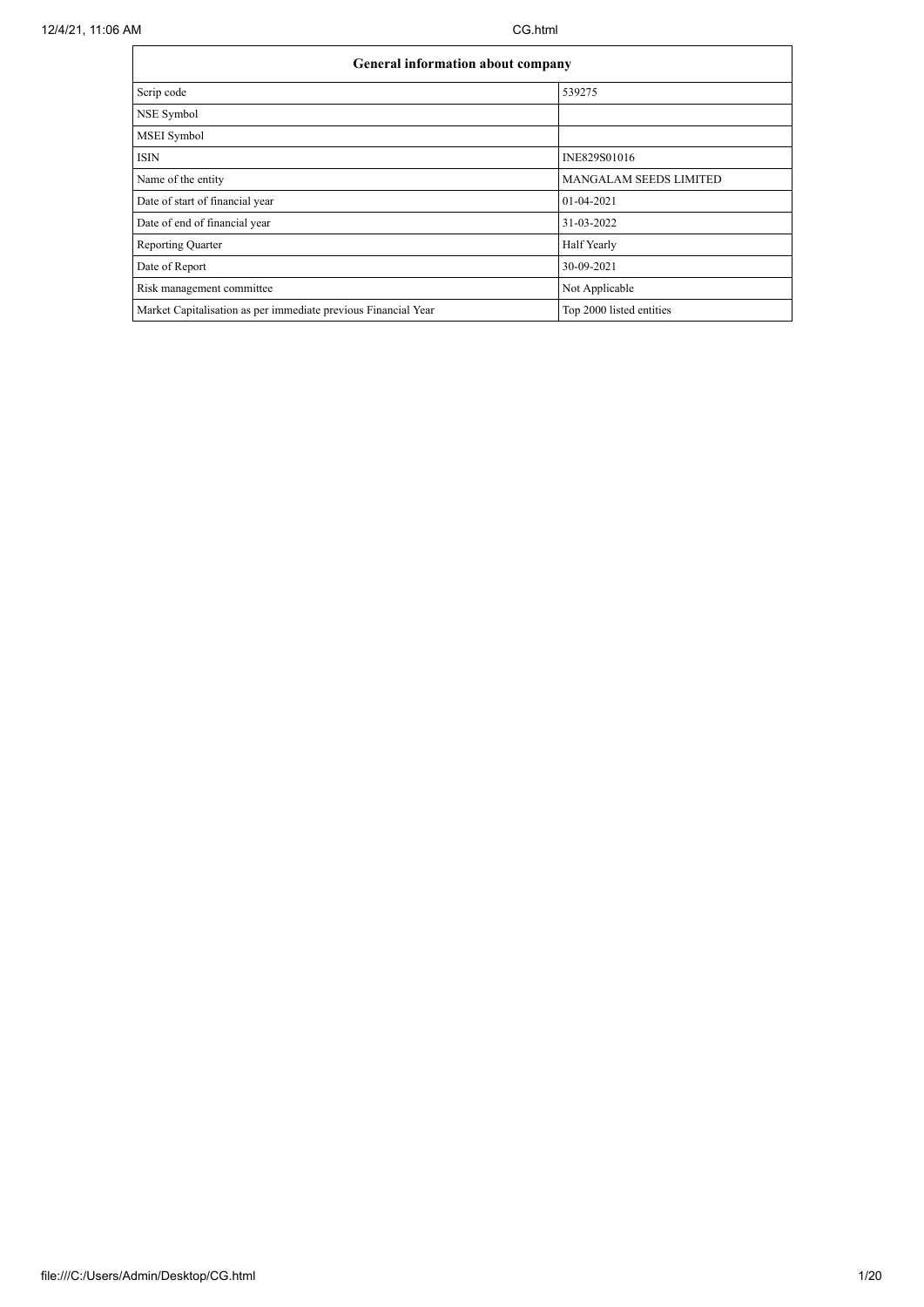## **Annexure I**

## **Annexure I to be submitted by listed entity on quarterly basis**

## **I. Composition of Board of Directors**

|                             |            |            |                                                |                                       |                               |                          | Disclosure of notes on composition of board of directors explanatory                                 |                                             |                                                           |                            |                      |                                            |                                                                                                                                                |                                                                                                                                                                      |                                                                                                                                                                          |                                                                                                                                                                                                      |
|-----------------------------|------------|------------|------------------------------------------------|---------------------------------------|-------------------------------|--------------------------|------------------------------------------------------------------------------------------------------|---------------------------------------------|-----------------------------------------------------------|----------------------------|----------------------|--------------------------------------------|------------------------------------------------------------------------------------------------------------------------------------------------|----------------------------------------------------------------------------------------------------------------------------------------------------------------------|--------------------------------------------------------------------------------------------------------------------------------------------------------------------------|------------------------------------------------------------------------------------------------------------------------------------------------------------------------------------------------------|
|                             |            |            |                                                |                                       |                               |                          |                                                                                                      |                                             | Whether the listed entity has a Regular Chairperson   Yes |                            |                      |                                            |                                                                                                                                                |                                                                                                                                                                      |                                                                                                                                                                          |                                                                                                                                                                                                      |
|                             |            |            |                                                |                                       |                               |                          |                                                                                                      |                                             | Whether Chairperson is related to MD or CEO   Yes         |                            |                      |                                            |                                                                                                                                                |                                                                                                                                                                      |                                                                                                                                                                          |                                                                                                                                                                                                      |
| f the<br>tor                | PAN        | <b>DIN</b> | Category 1<br>of directors                     | Category 2<br>of directors            | Category<br>3 of<br>directors | Date<br>of<br>Birth      | Whether<br>special<br>resolution<br>passed?<br>[Refer Reg.<br>$17(1A)$ of<br>Listing<br>Regulations] | Date of<br>passing<br>special<br>resolution | <b>Initial Date</b><br>of<br>appointment                  | Date of Re-<br>appointment | Date of<br>cessation | Tenure<br>of<br>director<br>(in<br>months) | No of<br>Directorship<br>in listed<br>entities<br>including<br>this listed<br>entity (Refer<br>Regulation<br>17A of<br>Listing<br>Regulations) | No of<br>Independent<br>Directorship<br>in listed<br>entities<br>including<br>this listed<br>entity<br>(Refer<br>Regulation<br>$17A(1)$ of<br>Listing<br>Regulations | Number of<br>memberships<br>in Audit/<br>Stakeholder<br>Committee(s)<br>including this<br>listed entity<br>(Refer<br>Regulation<br>$26(1)$ of<br>Listing<br>Regulations) | No of post<br>of<br>Chairperso<br>in Audit/<br>Stakeholde<br>Committee<br>held in liste<br>entities<br>including<br>this listed<br>entity (Refe<br>Regulation<br>$26(1)$ of<br>Listing<br>Regulation |
| HAI<br>HAI                  | ALEPP1735C | 03173769   | Executive<br>Director                          | Not<br>Applicable                     | MD                            | $08 -$<br>$11-$<br>1977  | NA                                                                                                   |                                             | 20-05-2015                                                | 20-06-2020                 |                      | 36                                         |                                                                                                                                                | $\mathbf{0}$                                                                                                                                                         |                                                                                                                                                                          | $\Omega$                                                                                                                                                                                             |
| AL<br>T                     | ABZPP0223A | 03173737   | Executive<br>Director                          | Chairperson<br>related to<br>Promoter |                               | $01 -$<br>$06 -$<br>1950 | NA                                                                                                   |                                             | 20-05-2015                                                |                            |                      | 60                                         |                                                                                                                                                | $\mathbf{0}$                                                                                                                                                         |                                                                                                                                                                          |                                                                                                                                                                                                      |
| <b>BHAI</b><br><b>IBHAI</b> | AMSPP1663N | 03173687   | Executive<br>Director                          | Not<br>Applicable                     |                               | $01 -$<br>$06 -$<br>1972 | NA                                                                                                   |                                             | 20-05-2015                                                |                            |                      | 60                                         |                                                                                                                                                | $\mathbf{0}$                                                                                                                                                         | $\mathbf{0}$                                                                                                                                                             | $\sqrt{ }$                                                                                                                                                                                           |
| <b>JIMIT</b>                | BOWPS0901F | 07192924   | Non-<br>Executive -<br>Independent<br>Director | Not<br>Applicable                     |                               | $04 -$<br>$09 -$<br>1989 | NA                                                                                                   |                                             | 20-05-2015                                                | 20-06-2020                 |                      | 60                                         |                                                                                                                                                |                                                                                                                                                                      |                                                                                                                                                                          |                                                                                                                                                                                                      |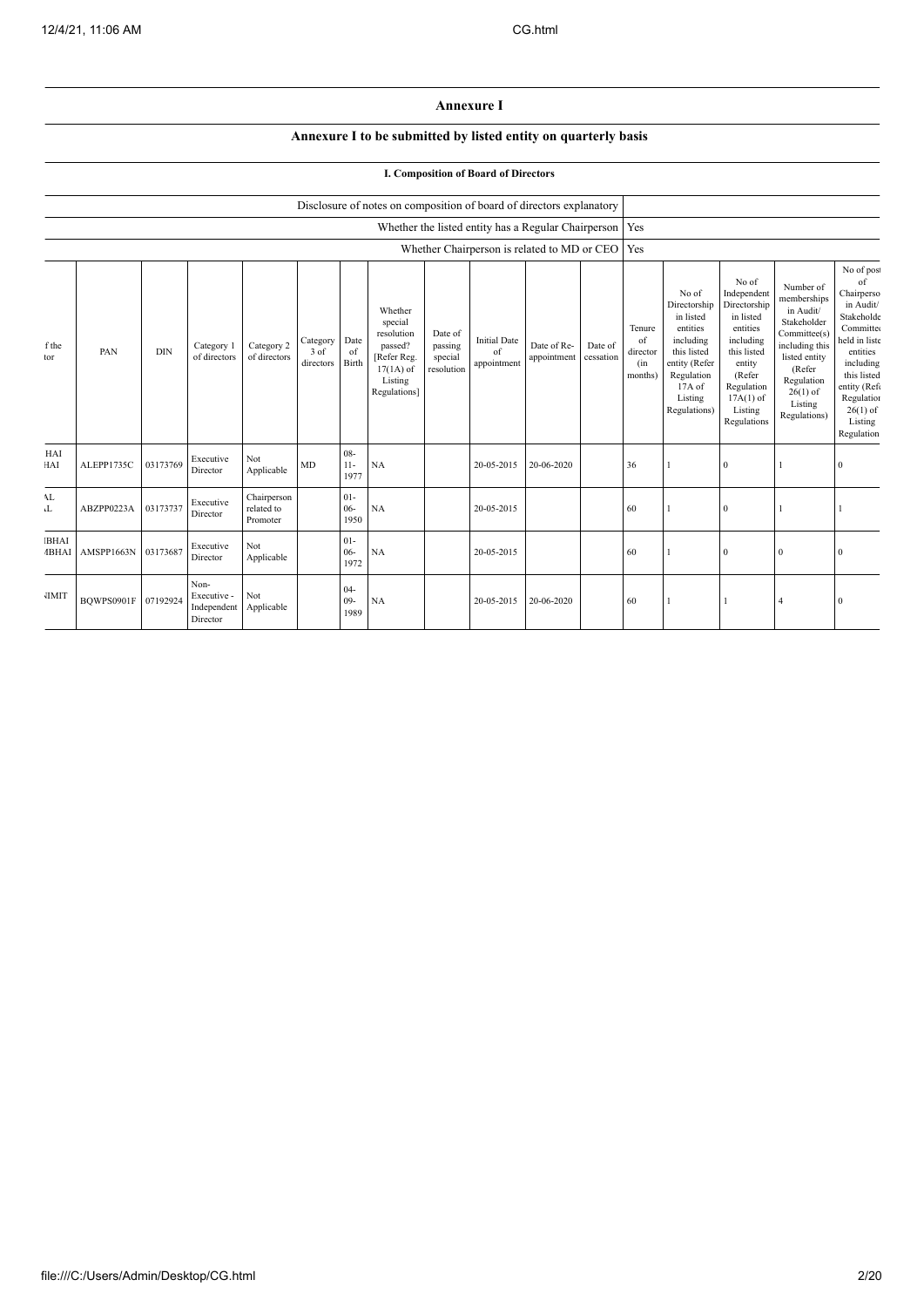|        |                      |                                                    |                     |            |                                                |                               |                               |                          | <b>1. Composition of Board of Directors</b>                                                          |                                             |                                          |                            |                      |                                            |                                                                                                                                                |                                                                                                                                                                   |
|--------|----------------------|----------------------------------------------------|---------------------|------------|------------------------------------------------|-------------------------------|-------------------------------|--------------------------|------------------------------------------------------------------------------------------------------|---------------------------------------------|------------------------------------------|----------------------------|----------------------|--------------------------------------------|------------------------------------------------------------------------------------------------------------------------------------------------|-------------------------------------------------------------------------------------------------------------------------------------------------------------------|
|        |                      |                                                    |                     |            |                                                |                               |                               |                          | Disclosure of notes on composition of board of directors explanatory                                 |                                             |                                          |                            |                      |                                            |                                                                                                                                                |                                                                                                                                                                   |
|        |                      |                                                    |                     |            |                                                |                               |                               |                          | Whether the listed entity has a Regular Chairperson                                                  |                                             |                                          |                            |                      |                                            |                                                                                                                                                |                                                                                                                                                                   |
| Sr     | Title<br>(Mr)<br>Ms) | Name of the<br>Director                            | PAN                 | <b>DIN</b> | Category 1<br>of directors                     | Category 2<br>of<br>directors | Category<br>3 of<br>directors | Date<br>of<br>Birth      | Whether<br>special<br>resolution<br>passed?<br>[Refer Reg.<br>$17(1A)$ of<br>Listing<br>Regulations] | Date of<br>passing<br>special<br>resolution | <b>Initial Date</b><br>of<br>appointment | Date of Re-<br>appointment | Date of<br>cessation | Tenure<br>of<br>director<br>(in<br>months) | No of<br>Directorship<br>in listed<br>entities<br>including<br>this listed<br>entity (Refer<br>Regulation<br>17A of<br>Listing<br>Regulations) | No of<br>Independer<br>Directorshi<br>in listed<br>entities<br>including<br>this listed<br>entity<br>(Refer<br>Regulation<br>$17A(1)$ of<br>Listing<br>Regulation |
| 5      | Mr                   | <b>SAMIR</b><br><b>JITENDRABHAI</b><br><b>SHAH</b> | ACIPS7059R          | 07192925   | Non-<br>Executive -<br>Independent<br>Director | Not<br>Applicable             |                               | $07 -$<br>$06 -$<br>1977 | NA                                                                                                   |                                             | 20-05-2015                               | 20-06-2020                 |                      | 60                                         |                                                                                                                                                |                                                                                                                                                                   |
| 6      | Mr                   | <b>PRAVINBHAI</b><br>MADHAVBHAI<br>PATEL           | AGWPP0857A 08554692 |            | Non-<br>Executive -<br>Independent<br>Director | Not<br>Applicable             |                               | $02 -$<br>$05 -$<br>1975 | NA                                                                                                   |                                             | 30-09-2019                               |                            |                      | 60                                         |                                                                                                                                                |                                                                                                                                                                   |
| $\tau$ | Mrs                  | <b>KRUTI JAY</b><br><b>TRIVEDI</b>                 | AAWPP5203C          | 08741585   | Non-<br>Executive -<br>Independent<br>Director | Not<br>Applicable             |                               | $06 -$<br>$04 -$<br>1976 | NA                                                                                                   |                                             | 14-09-2020                               |                            |                      | 60                                         |                                                                                                                                                |                                                                                                                                                                   |

## I. Composition of **Board** of Directors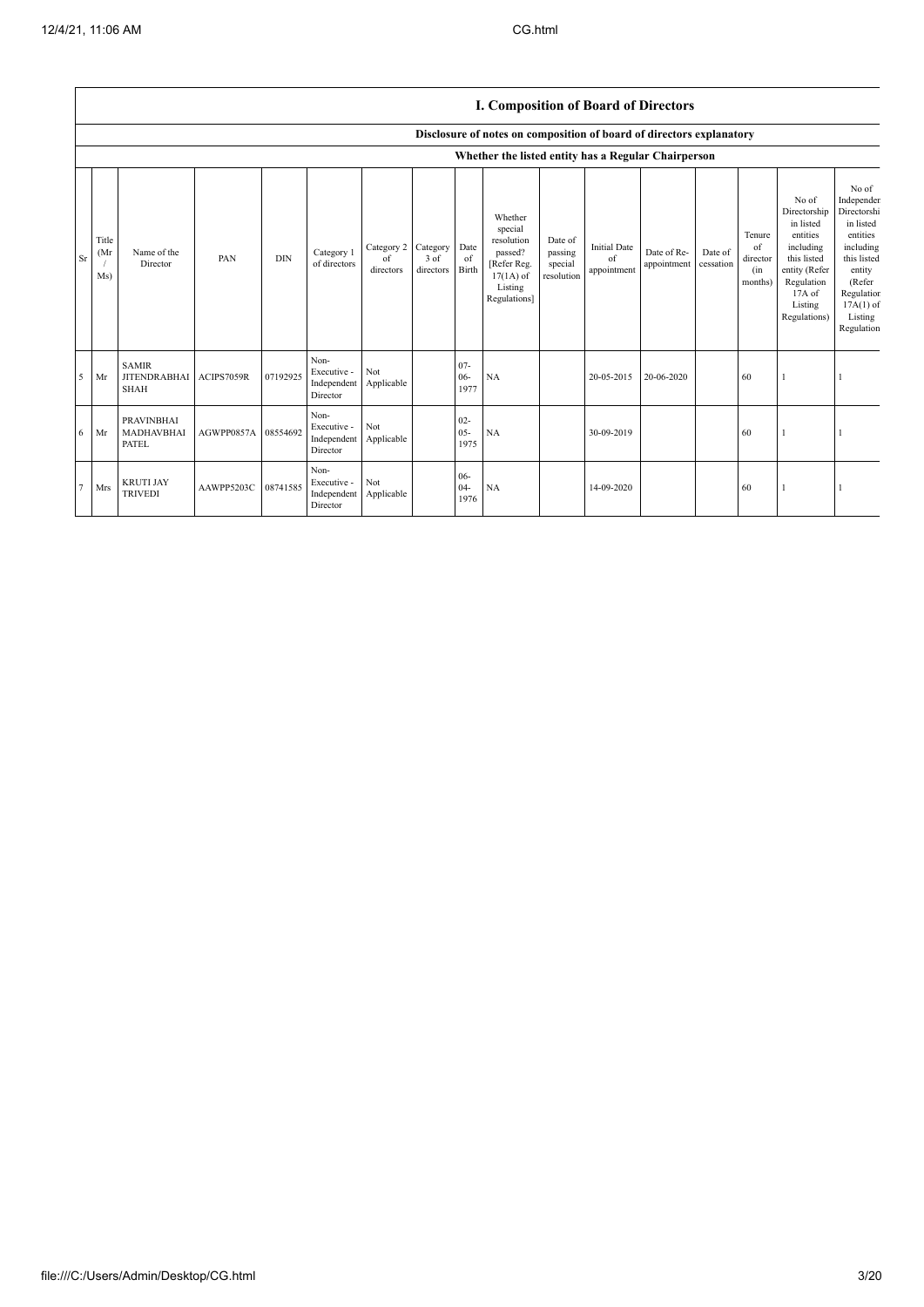|                | <b>Audit Committee Details</b> |                                              |                                                             |                            |                        |                      |         |
|----------------|--------------------------------|----------------------------------------------|-------------------------------------------------------------|----------------------------|------------------------|----------------------|---------|
|                |                                |                                              | Whether the Audit Committee has a Regular Chairperson   Yes |                            |                        |                      |         |
| Sr             | <b>DIN</b><br>Number           | Name of Committee<br>members                 | Category 1 of directors                                     | Category 2 of<br>directors | Date of<br>Appointment | Date of<br>Cessation | Remarks |
|                | 07192925                       | <b>SAMIR JITENDRABHAI</b><br><b>SHAH</b>     | Non-Executive -<br>Independent Director                     | Chairperson                | 20-05-2015             |                      |         |
| $\overline{2}$ | 07192924                       | RIDDHI NIMIT SHAH                            | Non-Executive -<br>Independent Director                     | Member                     | 20-05-2015             |                      |         |
| 3              | 08554692                       | <b>PRAVINBHAI</b><br><b>MADHAVBHAI PATEL</b> | Non-Executive -<br><b>Independent Director</b>              | Member                     | 30-09-2019             |                      |         |
| 4              | 08741585                       | <b>KRUTI JAY TRIVEDI</b>                     | Non-Executive -<br>Independent Director                     | Member                     | 14-09-2020             |                      |         |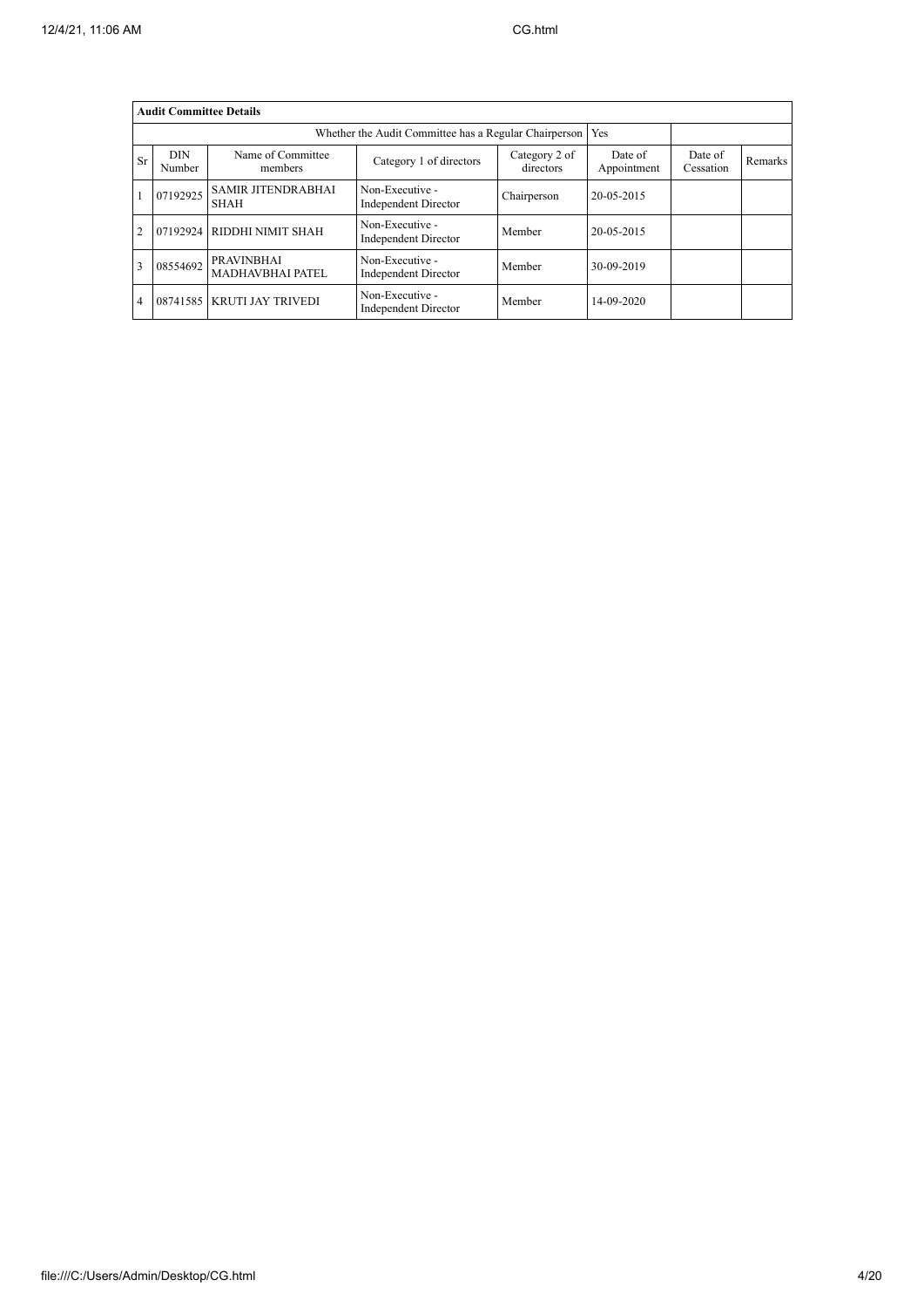|              |                      | Nomination and remuneration committee                                             |                                         |                        |                      |         |  |
|--------------|----------------------|-----------------------------------------------------------------------------------|-----------------------------------------|------------------------|----------------------|---------|--|
|              |                      | Whether the Nomination and remuneration committee has a Regular Chairperson   Yes |                                         |                        |                      |         |  |
| <b>Sr</b>    | <b>DIN</b><br>Number | Name of Committee<br>members                                                      | Category 2 of<br>directors              | Date of<br>Appointment | Date of<br>Cessation | Remarks |  |
|              | 07192925             | <b>SAMIR JITENDRABHAI</b><br><b>SHAH</b>                                          | Non-Executive -<br>Independent Director | Chairperson            | 20-05-2015           |         |  |
|              |                      | 07192924 RIDDHI NIMIT SHAH                                                        | Non-Executive -<br>Independent Director | Member                 | 20-05-2015           |         |  |
| $\mathbf{3}$ | 08554692             | <b>PRAVINBHAI</b><br><b>MADHAVBHAI PATEL</b>                                      | Non-Executive -<br>Independent Director | Member                 | 30-09-2019           |         |  |
| 4            |                      | 08741585 KRUTI JAY TRIVEDI                                                        | Non-Executive -<br>Independent Director | Member                 | 14-09-2020           |         |  |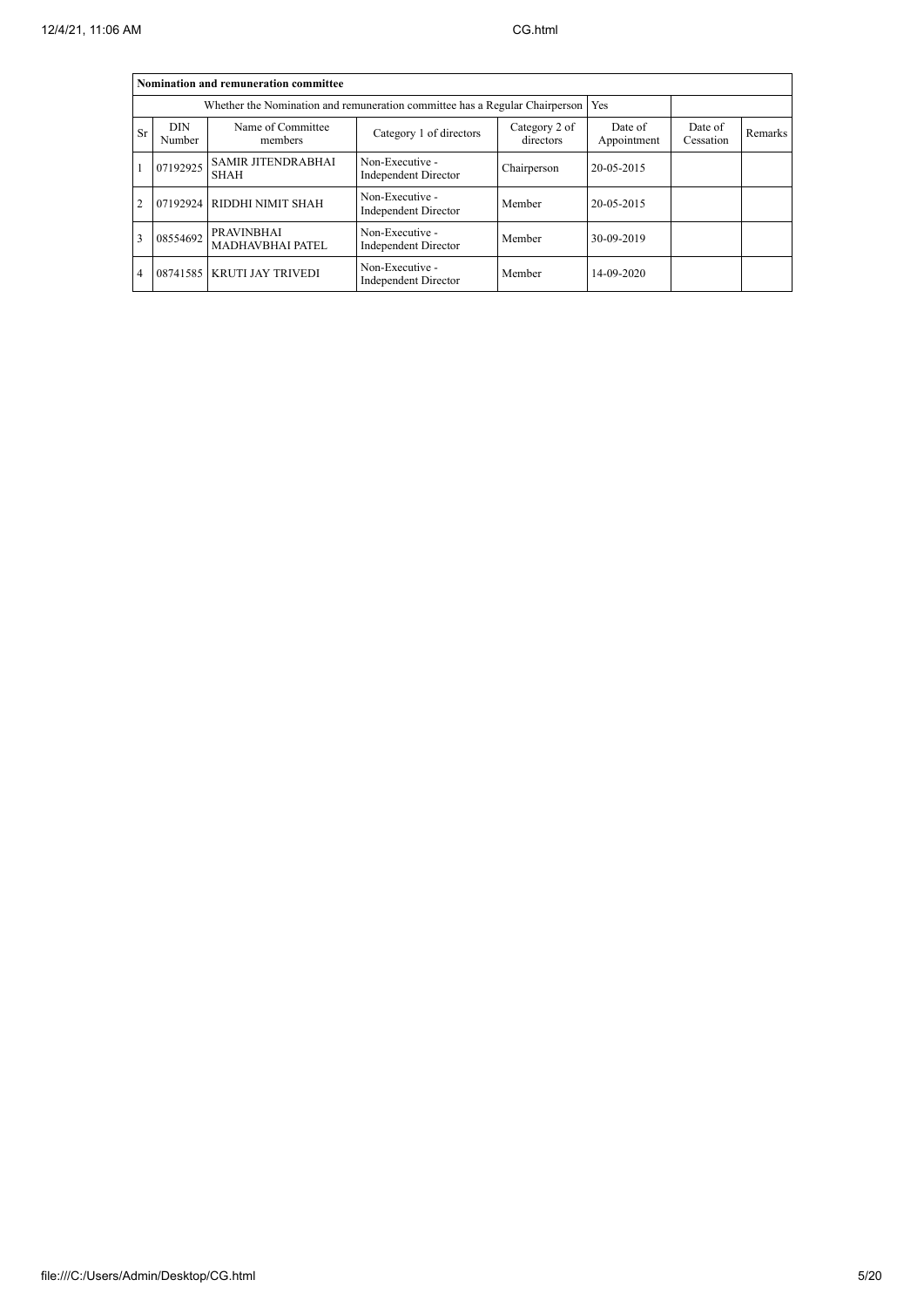|                |                      | <b>Stakeholders Relationship Committee</b>   |                                                                                 |                            |                        |                      |         |
|----------------|----------------------|----------------------------------------------|---------------------------------------------------------------------------------|----------------------------|------------------------|----------------------|---------|
|                |                      |                                              | Whether the Stakeholders Relationship Committee has a Regular Chairperson   Yes |                            |                        |                      |         |
| <b>Sr</b>      | <b>DIN</b><br>Number | Name of Committee<br>members                 | Category 1 of directors                                                         | Category 2 of<br>directors | Date of<br>Appointment | Date of<br>Cessation | Remarks |
|                | 07192925             | <b>SAMIR JITENDRABHAI</b><br><b>SHAH</b>     | Non-Executive -<br>Independent Director                                         | Chairperson                | 20-05-2015             |                      |         |
|                | 07192924             | RIDDHI NIMIT SHAH                            | Non-Executive -<br>Independent Director                                         | Member                     | 20-05-2015             |                      |         |
| 3              | 08554692             | <b>PRAVINBHAI</b><br><b>MADHAVBHAI PATEL</b> | Non-Executive -<br>Independent Director                                         | Member                     | 30-09-2019             |                      |         |
| $\overline{4}$ |                      | 08741585 KRUTI JAY TRIVEDI                   | Non-Executive -<br>Independent Director                                         | Member                     | 14-09-2020             |                      |         |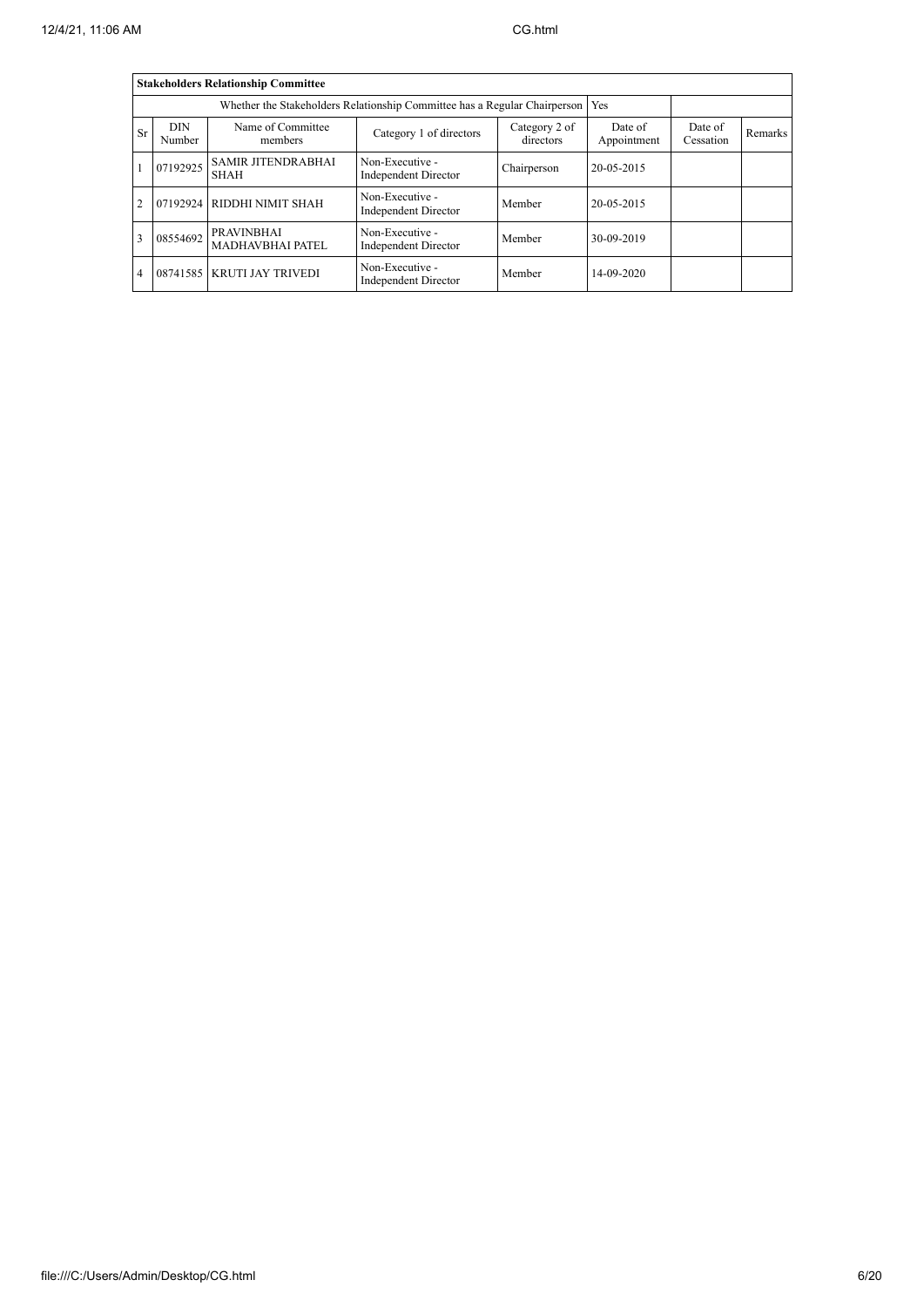|           | <b>Risk Management Committee</b> |                                                                 |                            |                            |                        |                      |         |  |  |  |
|-----------|----------------------------------|-----------------------------------------------------------------|----------------------------|----------------------------|------------------------|----------------------|---------|--|--|--|
|           |                                  | Whether the Risk Management Committee has a Regular Chairperson |                            |                            |                        |                      |         |  |  |  |
| <b>Sr</b> | DIN<br>Number                    | Name of Committee<br>members                                    | Category 1 of<br>directors | Category 2 of<br>directors | Date of<br>Appointment | Date of<br>Cessation | Remarks |  |  |  |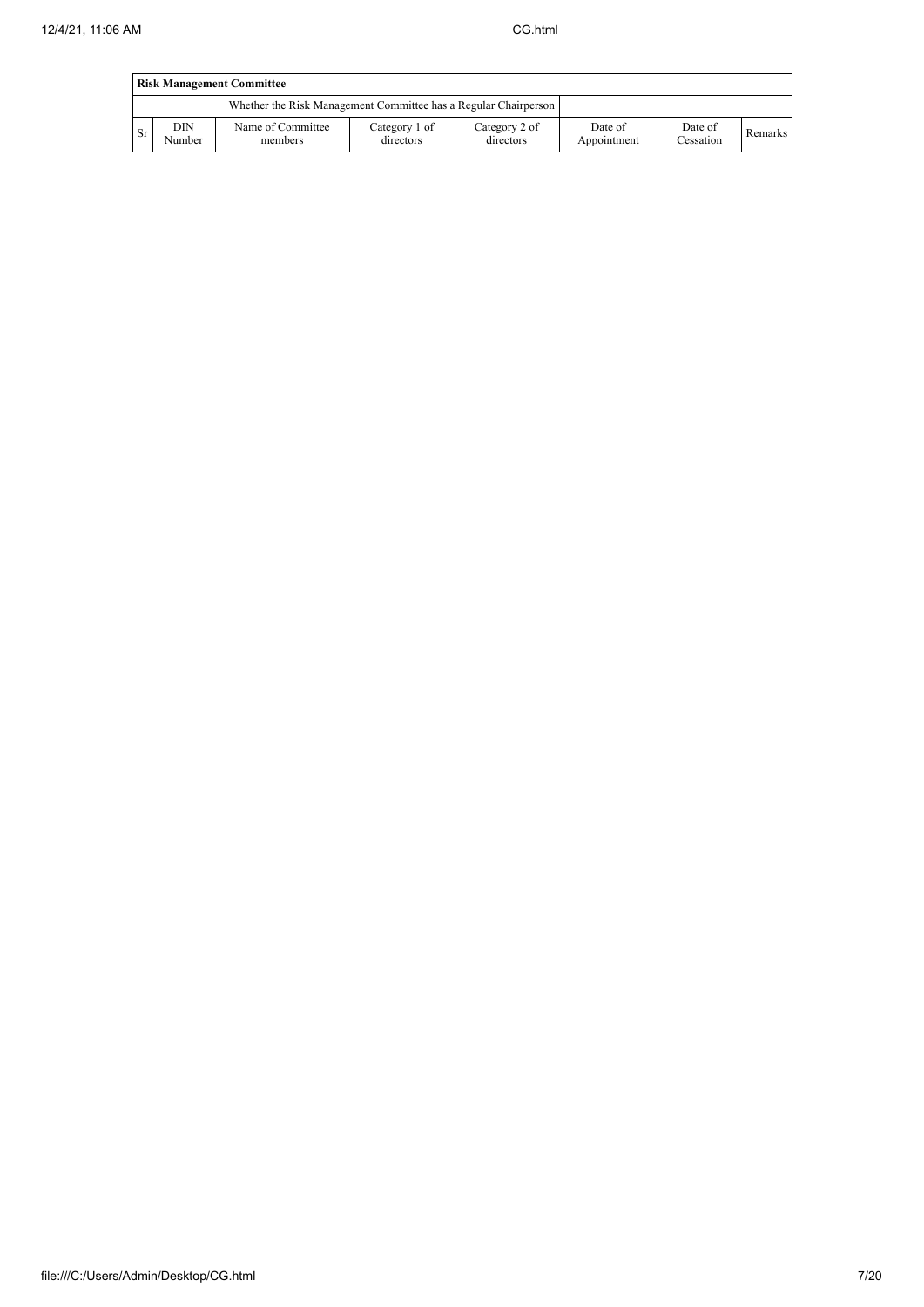|                |                      | <b>Corporate Social Responsibility Committee</b> |                                                                                       |                            |                        |                      |         |
|----------------|----------------------|--------------------------------------------------|---------------------------------------------------------------------------------------|----------------------------|------------------------|----------------------|---------|
|                |                      |                                                  | Whether the Corporate Social Responsibility Committee has a Regular Chairperson   Yes |                            |                        |                      |         |
| <b>Sr</b>      | <b>DIN</b><br>Number | Name of Committee<br>members                     | Category 1 of directors                                                               | Category 2 of<br>directors | Date of<br>Appointment | Date of<br>Cessation | Remarks |
|                | 03173737             | MAFATLAL JETHALAL<br>PATEL                       | <b>Executive Director</b>                                                             | Chairperson                | 20-05-2015             |                      |         |
| $\overline{2}$ | 03173769             | <b>PRAVINBHAI</b><br><b>MAFATBHAI PATEL</b>      | <b>Executive Director</b>                                                             | Member                     | 20-05-2015             |                      |         |
|                |                      | 07192924 RIDDHI NIMIT SHAH                       | Non-Executive -<br>Independent Director                                               | Member                     | 20-05-2015             |                      |         |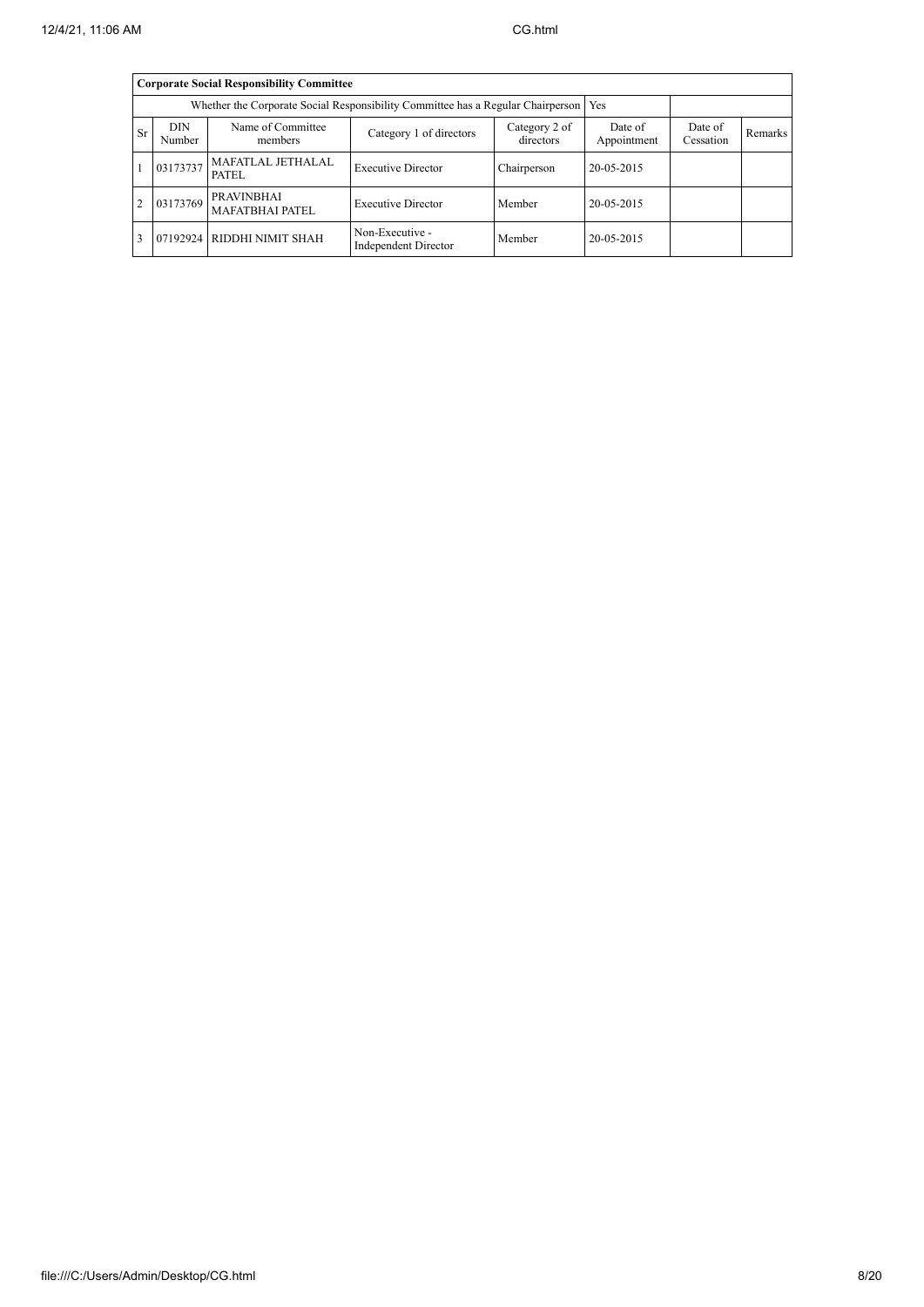| <b>Other Committee</b> |                                                                                                                                     |  |  |
|------------------------|-------------------------------------------------------------------------------------------------------------------------------------|--|--|
|                        | Sr   DIN Number   Name of Committee members   Name of other committee   Category 1 of directors   Category 2 of directors   Remarks |  |  |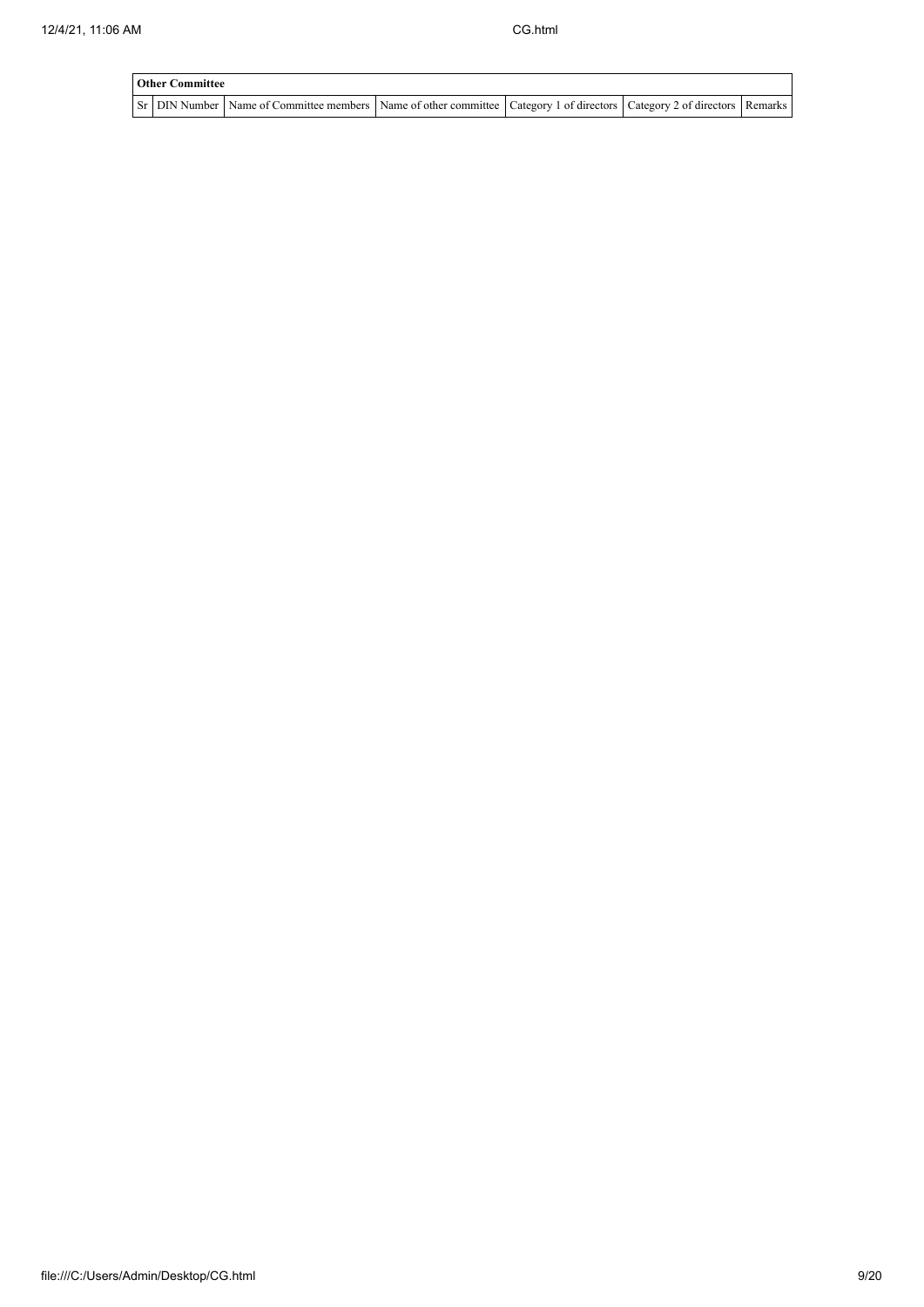|                |                                                                     |                                                               |                                                                      | Annexure 1                            |                                                     |                                                                      |                                                                        |  |  |  |
|----------------|---------------------------------------------------------------------|---------------------------------------------------------------|----------------------------------------------------------------------|---------------------------------------|-----------------------------------------------------|----------------------------------------------------------------------|------------------------------------------------------------------------|--|--|--|
|                | <b>Annexure 1</b>                                                   |                                                               |                                                                      |                                       |                                                     |                                                                      |                                                                        |  |  |  |
|                | <b>III. Meeting of Board of Directors</b>                           |                                                               |                                                                      |                                       |                                                     |                                                                      |                                                                        |  |  |  |
|                | Disclosure of notes on meeting of board<br>of directors explanatory |                                                               |                                                                      |                                       |                                                     |                                                                      |                                                                        |  |  |  |
| Sr             | $Date(s)$ of<br>meeting (if any)<br>in the previous<br>quarter      | $Date(s)$ of<br>meeting (if any)<br>in the current<br>quarter | Maximum gap<br>between any two<br>consecutive (in<br>number of days) | Notes for<br>not<br>providing<br>Date | Whether<br>requirement of<br>Quorum met<br>(Yes/No) | Number of Directors<br>present* (other than<br>Independent Director) | No. of<br>Independent<br><b>Directors</b><br>attending the<br>meeting* |  |  |  |
|                | 30-06-2021                                                          |                                                               |                                                                      |                                       | Yes                                                 |                                                                      | 4                                                                      |  |  |  |
| $\overline{2}$ |                                                                     | 15-07-2021                                                    | 14                                                                   |                                       | Yes                                                 |                                                                      | 4                                                                      |  |  |  |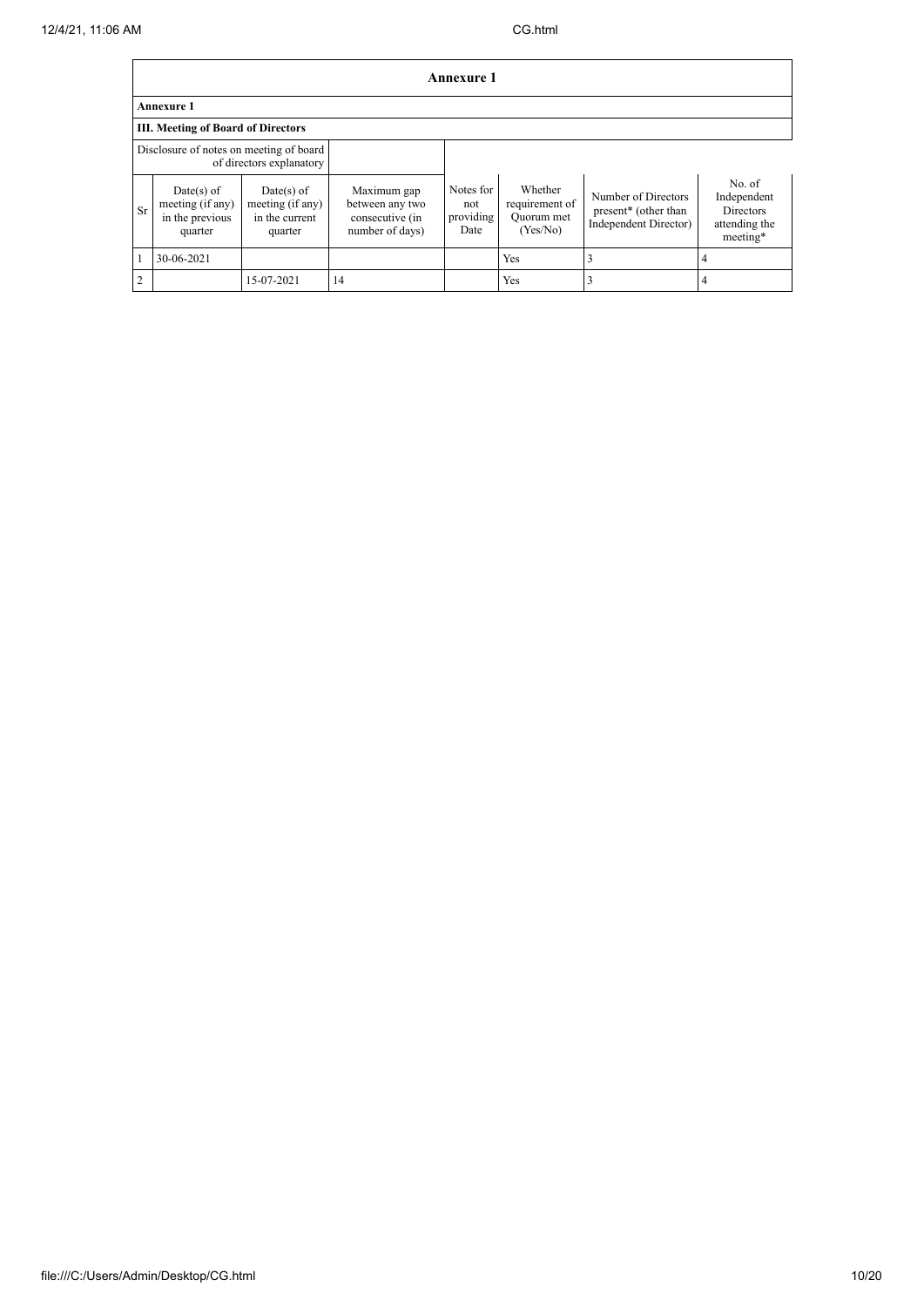$\overline{1}$ 

٦

|                |                                                  |                                                                                                          |                                                                      | <b>Annexure 1</b>             |                                       |                                                        |                                                                                      |                                                                        |
|----------------|--------------------------------------------------|----------------------------------------------------------------------------------------------------------|----------------------------------------------------------------------|-------------------------------|---------------------------------------|--------------------------------------------------------|--------------------------------------------------------------------------------------|------------------------------------------------------------------------|
|                | <b>IV. Meeting of Committees</b>                 |                                                                                                          |                                                                      |                               |                                       |                                                        |                                                                                      |                                                                        |
|                |                                                  |                                                                                                          | Disclosure of notes on meeting of committees explanatory             |                               |                                       |                                                        |                                                                                      |                                                                        |
| Sr             | Name of<br>Committee                             | Date(s) of meeting (Enter<br>dates of Previous quarter<br>and Current quarter in<br>chronological order) | Maximum gap<br>between any two<br>consecutive (in<br>number of days) | Name of<br>other<br>committee | Reson for<br>not<br>providing<br>date | Whether<br>requirement<br>of Quorum<br>met<br>(Yes/No) | Number of<br><b>Directors</b><br>present* (other<br>than<br>Independent<br>Director) | No. of<br>Independent<br><b>Directors</b><br>attending the<br>meeting* |
| 1              | Audit<br>Committee                               | 21-06-2021                                                                                               |                                                                      |                               |                                       | Yes                                                    | $\overline{0}$                                                                       | 4                                                                      |
| $\overline{2}$ | Audit<br>Committee                               | 15-07-2021                                                                                               | 23                                                                   |                               |                                       | Yes                                                    | $\overline{0}$                                                                       | 4                                                                      |
| $\overline{3}$ | Nomination<br>and<br>remuneration<br>committee   | 21-06-2021                                                                                               |                                                                      |                               |                                       | Yes                                                    | $\theta$                                                                             | 4                                                                      |
| $\overline{a}$ | Nomination<br>and<br>remuneration<br>committee   | 15-07-2021                                                                                               |                                                                      |                               |                                       | Yes                                                    | $\boldsymbol{0}$                                                                     | 4                                                                      |
| 5              | <b>Stakeholders</b><br>Relationship<br>Committee | 21-06-2021                                                                                               |                                                                      |                               |                                       | Yes                                                    | $\mathbf{0}$                                                                         | 4                                                                      |
| 6              | <b>Stakeholders</b><br>Relationship<br>Committee | 15-07-2021                                                                                               |                                                                      |                               |                                       | Yes                                                    | 0                                                                                    | 4                                                                      |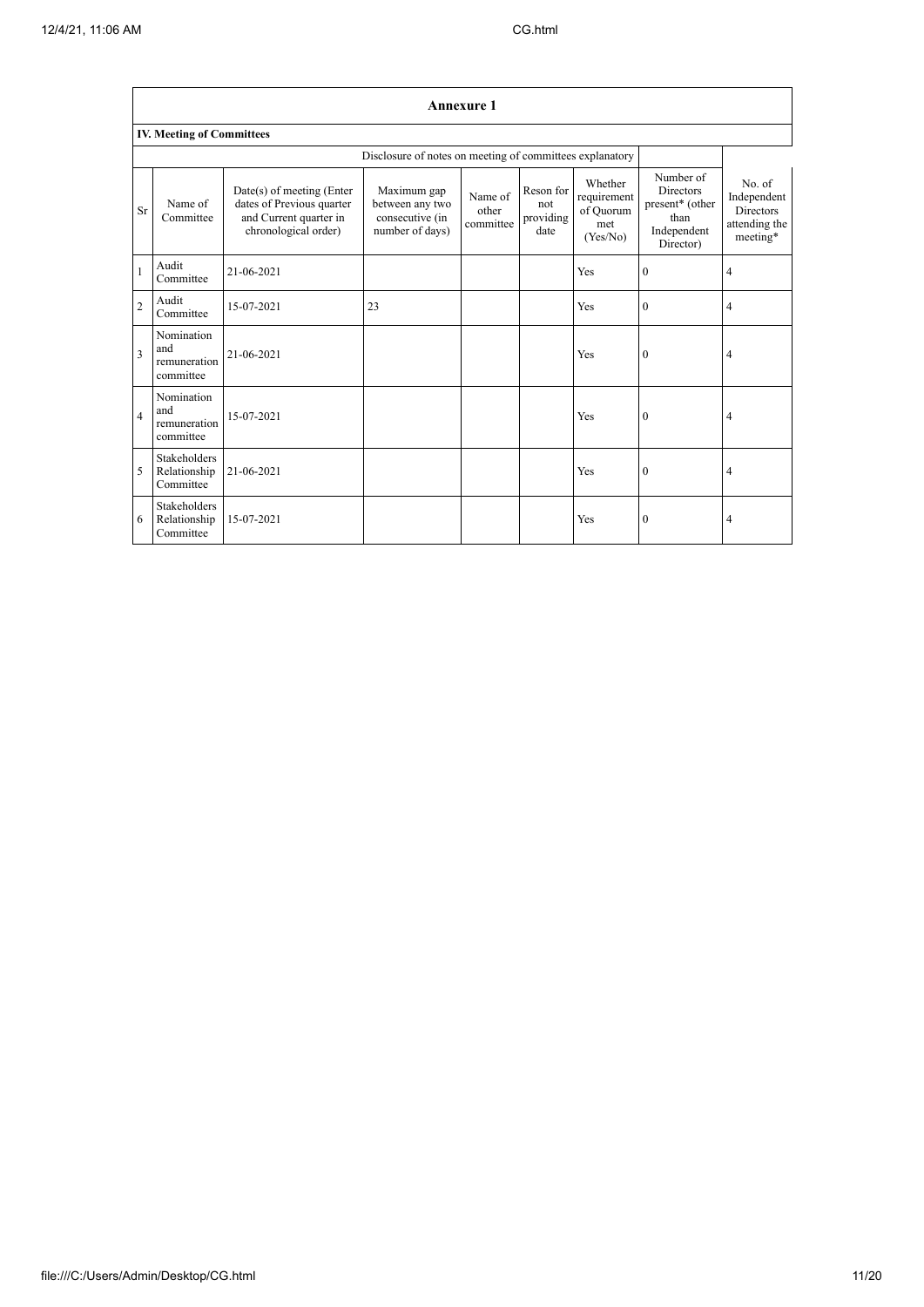|    |                                                    |                                                                                                            | <b>Annexure 1</b>                                                    |                               |                                       |                                                        |                                                                                           |                                                                    |  |  |
|----|----------------------------------------------------|------------------------------------------------------------------------------------------------------------|----------------------------------------------------------------------|-------------------------------|---------------------------------------|--------------------------------------------------------|-------------------------------------------------------------------------------------------|--------------------------------------------------------------------|--|--|
|    | <b>IV. Meeting of Committees</b>                   |                                                                                                            |                                                                      |                               |                                       |                                                        |                                                                                           |                                                                    |  |  |
| Sr | Name of<br>Committee                               | $Date(s)$ of meeting (Enter<br>dates of Previous quarter<br>and Current quarter in<br>chronological order) | Maximum gap<br>between any two<br>consecutive (in<br>number of days) | Name of<br>other<br>committee | Reson for<br>not<br>providing<br>date | Whether<br>requirement<br>of Quorum<br>met<br>(Yes/No) | Number of<br>Directors<br>present <sup>*</sup> (other<br>than<br>Independent<br>Director) | No. of<br>Independent<br>Directors<br>attending<br>the<br>meeting* |  |  |
| π  | Corporate<br>Social<br>Responsibility<br>Committee | 21-06-2021                                                                                                 |                                                                      |                               |                                       | Yes                                                    | $\overline{2}$                                                                            |                                                                    |  |  |
| 8  | Corporate<br>Social<br>Responsibility<br>Committee | 15-07-2021                                                                                                 |                                                                      |                               |                                       | Yes                                                    | $\overline{2}$                                                                            | -1                                                                 |  |  |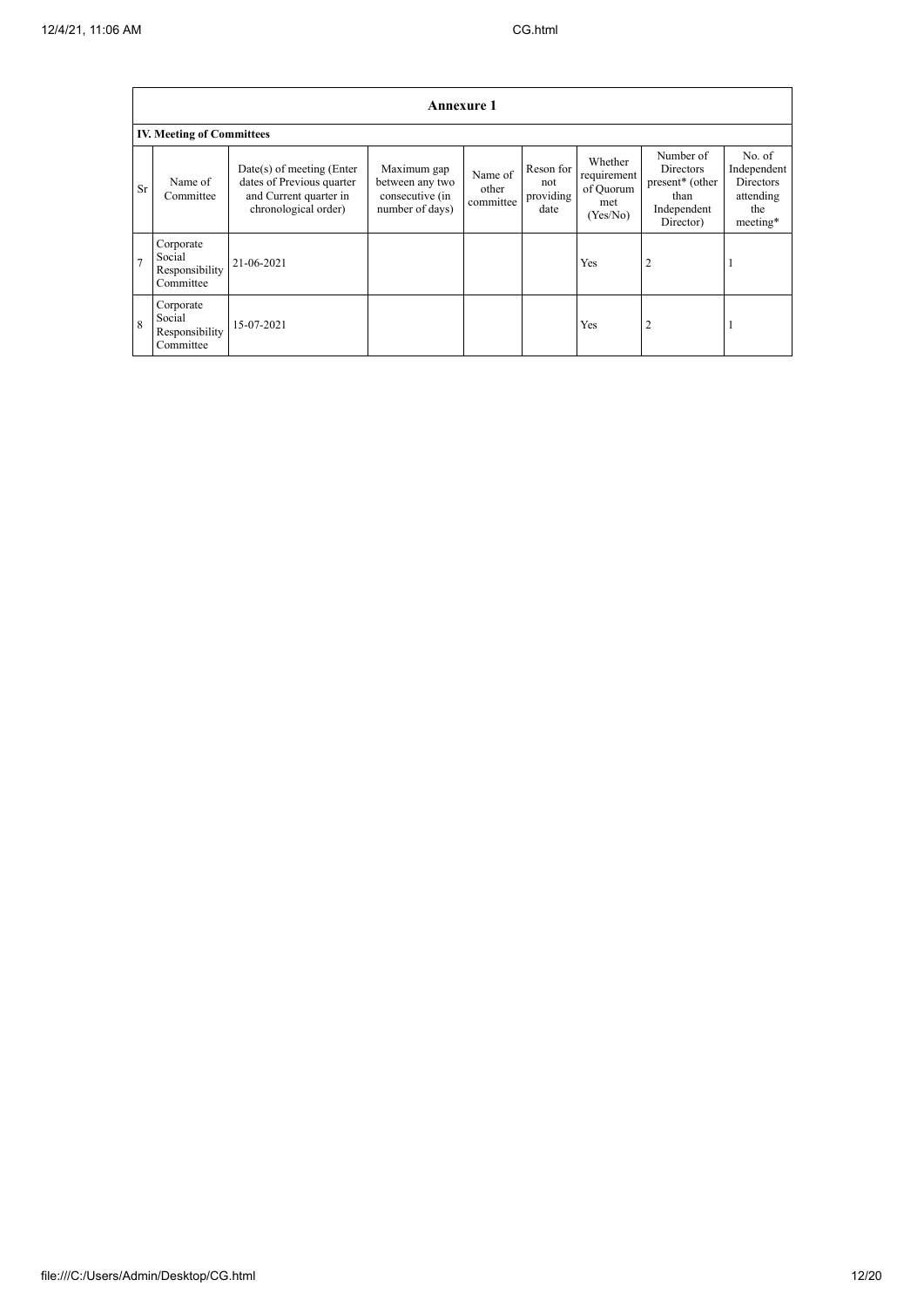|                 | Annexure 1                                                                                                |                                  |                                                                    |  |
|-----------------|-----------------------------------------------------------------------------------------------------------|----------------------------------|--------------------------------------------------------------------|--|
|                 | <b>V. Related Party Transactions</b>                                                                      |                                  |                                                                    |  |
| Sr <sub>1</sub> | Subject                                                                                                   | Compliance status<br>(Yes/No/NA) | If status is "No" details of non-<br>compliance may be given here. |  |
|                 | Whether prior approval of audit committee obtained                                                        | Yes                              |                                                                    |  |
| $\overline{c}$  | Whether shareholder approval obtained for material RPT                                                    | <b>NA</b>                        |                                                                    |  |
| 3               | Whether details of RPT entered into pursuant to omnibus approval<br>have been reviewed by Audit Committee | Yes                              |                                                                    |  |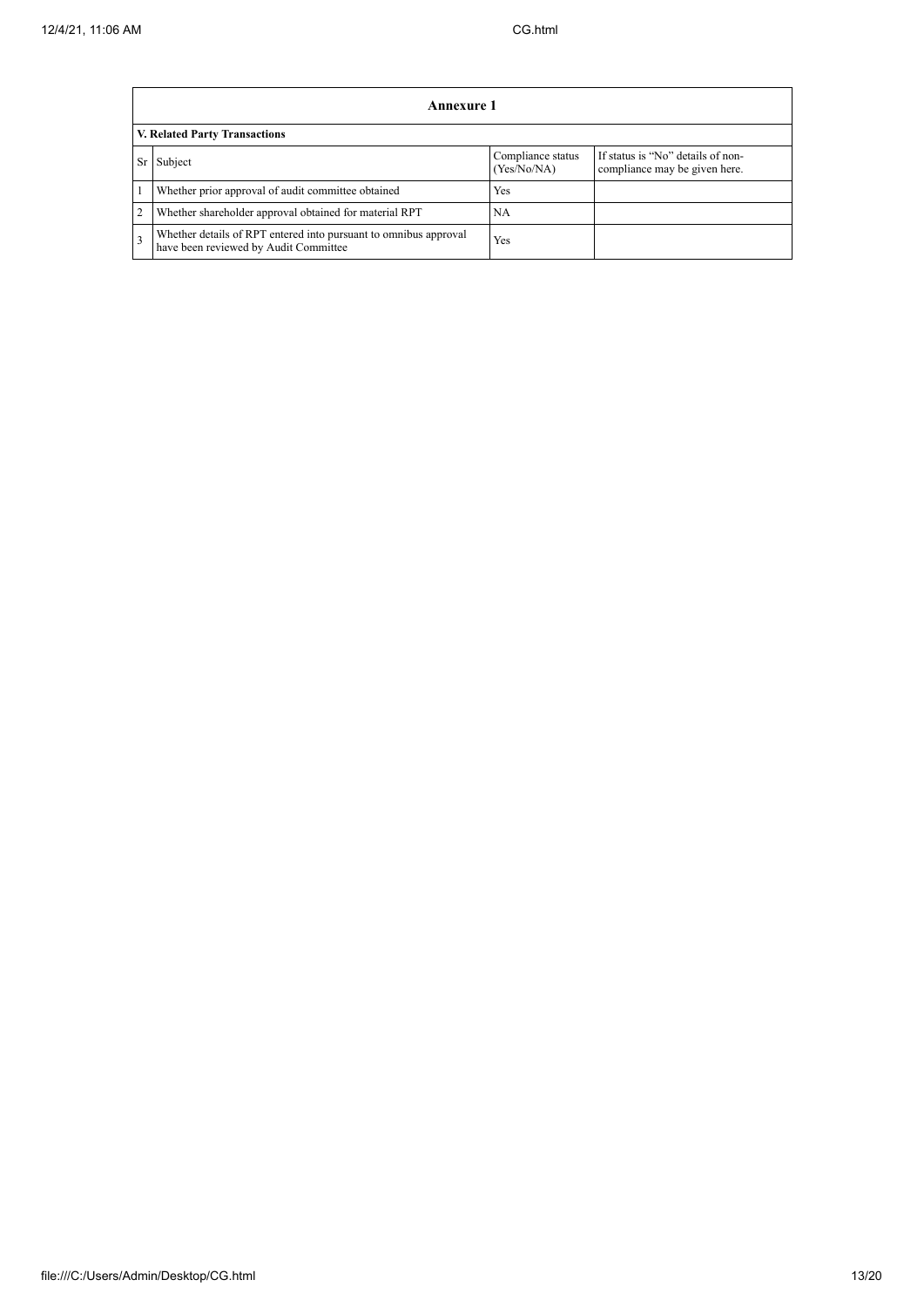|                | <b>Annexure 1</b>                                                                                                                                                                                               |                               |
|----------------|-----------------------------------------------------------------------------------------------------------------------------------------------------------------------------------------------------------------|-------------------------------|
|                | <b>VI.</b> Affirmations                                                                                                                                                                                         |                               |
|                | Sr Subject                                                                                                                                                                                                      | Compliance<br>status (Yes/No) |
|                | The composition of Board of Directors is in terms of SEBI (Listing obligations and disclosure requirements)<br>Regulations, 2015                                                                                | Yes                           |
| $\overline{c}$ | The composition of the following committees is in terms of SEBI(Listing obligations and disclosure requirements)<br>Regulations, 2015 a. Audit Committee                                                        | Yes                           |
| 3              | The composition of the following committees is in terms of SEBI(Listing obligations and disclosure requirements)<br>Regulations, 2015. b. Nomination & remuneration committee                                   | Yes                           |
| 4              | The composition of the following committees is in terms of SEBI(Listing obligations and disclosure requirements)<br>Regulations, 2015. c. Stakeholders relationship committee                                   | Yes                           |
| 5              | The composition of the following committees is in terms of SEBI(Listing obligations and disclosure requirements)<br>Regulations, 2015. d. Risk management committee (applicable to the top 500 listed entities) | <b>NA</b>                     |
| 6              | The committee members have been made aware of their powers, role and responsibilities as specified in SEBI<br>(Listing obligations and disclosure requirements) Regulations, 2015.                              | Yes                           |
| $\overline{7}$ | The meetings of the board of directors and the above committees have been conducted in the manner as specified in<br>SEBI (Listing obligations and disclosure requirements) Regulations, 2015.                  | Yes                           |
| 8              | This report and/or the report submitted in the previous quarter has been placed before Board of Directors.                                                                                                      | Yes                           |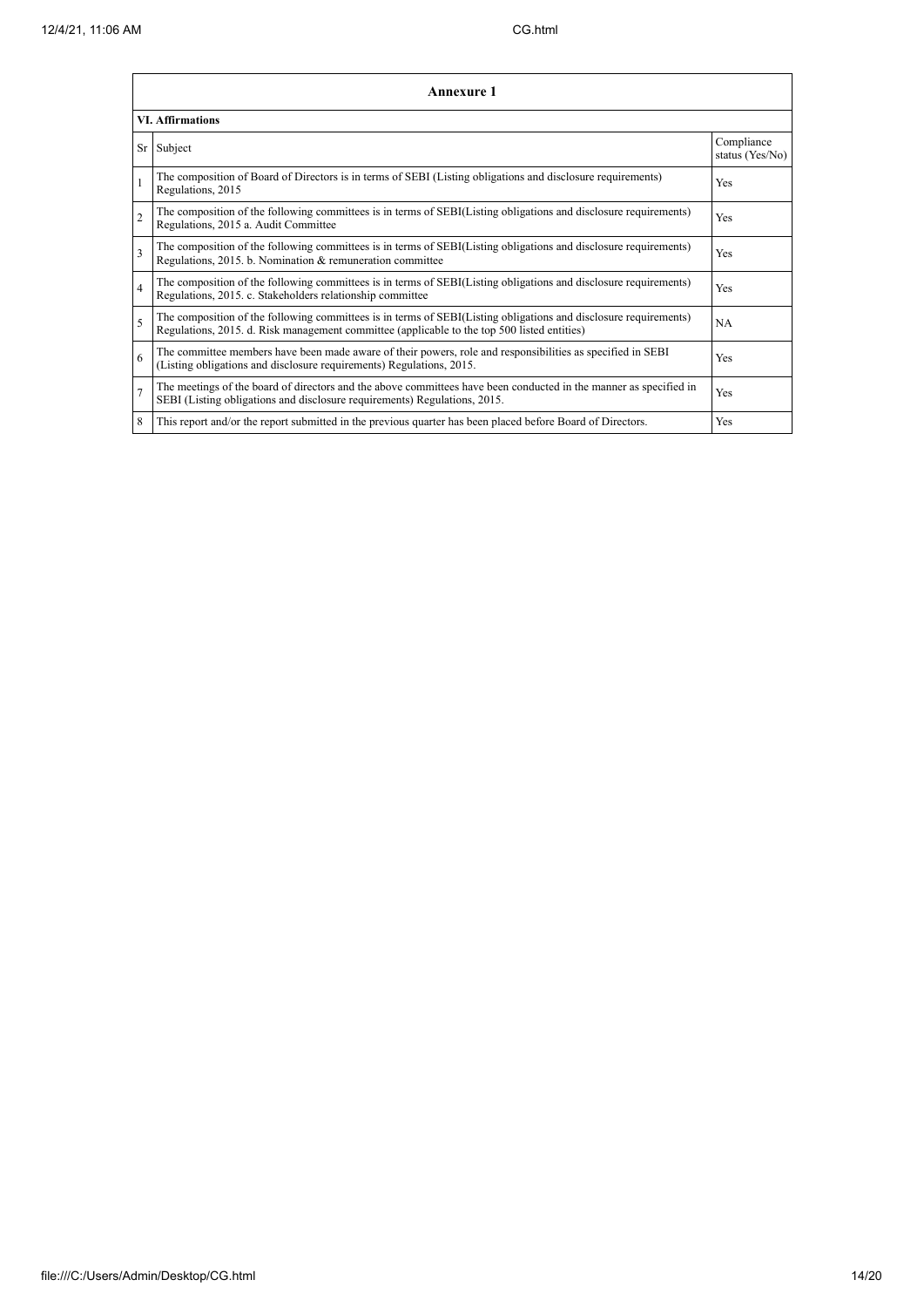| <b>Annexure 1</b> |                   |                                          |
|-------------------|-------------------|------------------------------------------|
| l Sr              | Subject           | Compliance status                        |
|                   | Name of signatory | Rujvi Paras Shah                         |
|                   | Designation       | Company Secretary and Compliance Officer |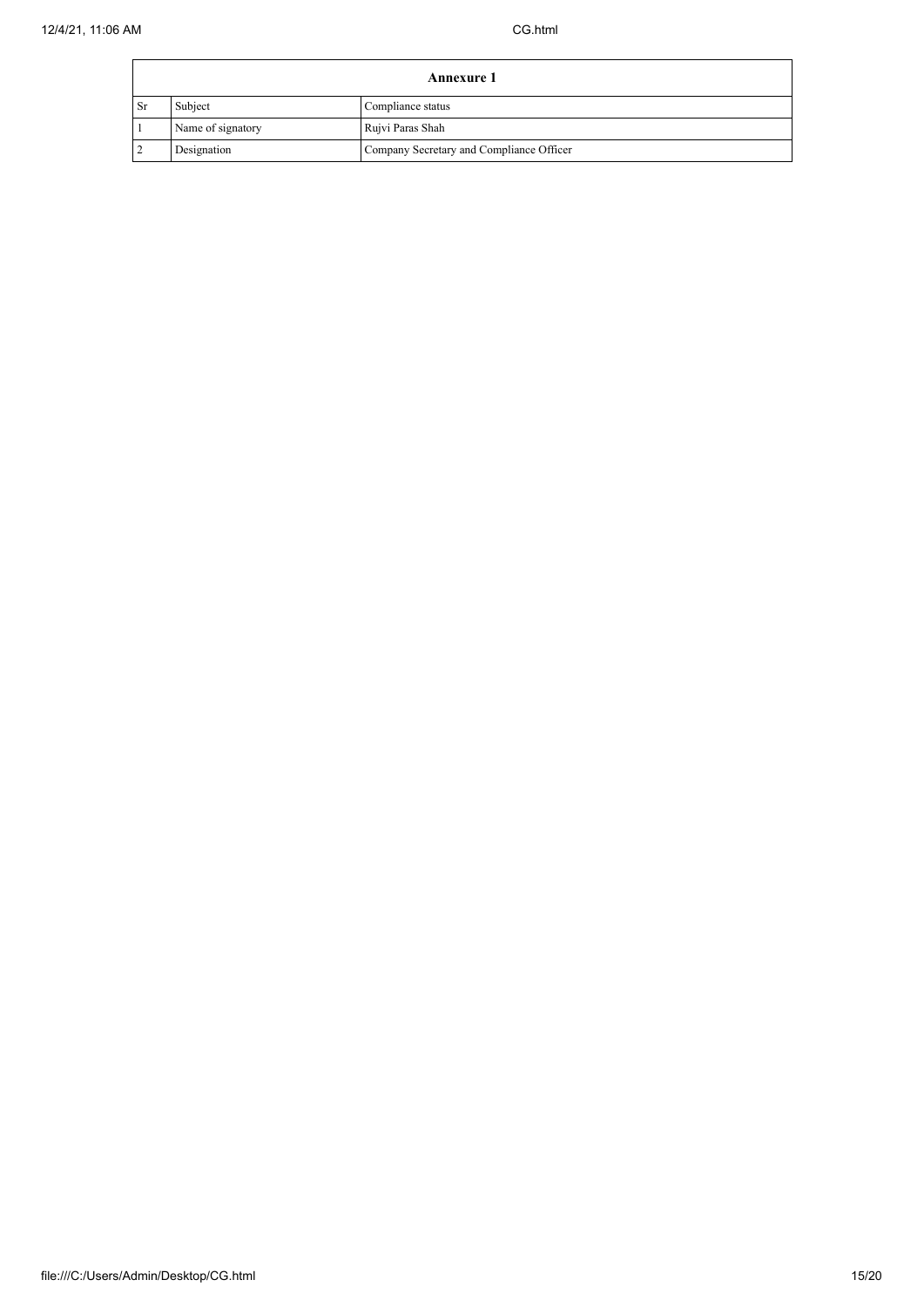|                | <b>Annexure III</b>                                                                                                                                                                  |                                              |                                     |                                                                      |
|----------------|--------------------------------------------------------------------------------------------------------------------------------------------------------------------------------------|----------------------------------------------|-------------------------------------|----------------------------------------------------------------------|
|                | <b>III.</b> Affirmations                                                                                                                                                             |                                              |                                     |                                                                      |
| Sr             | Particulars                                                                                                                                                                          | Regulation<br>Number                         | Compliance<br>status<br>(Yes/No/NA) | If status is "No" details of<br>non-compliance may be<br>given here. |
|                | Copy of the annual report including balance sheet, profit and loss account,<br>directors report, corporate governance report, business responsibility<br>report displayed on website | 46(2)                                        | Yes                                 |                                                                      |
| $\overline{2}$ | Presence of Chairperson of Audit Committee at the Annual General<br>Meeting                                                                                                          | 18(1)(d)                                     | <b>Yes</b>                          |                                                                      |
| 3              | Presence of Chairperson of the nomination and remuneration committee at<br>the annual general meeting                                                                                | 19(3)                                        | Yes                                 |                                                                      |
| $\overline{4}$ | Presence of Chairperson of the Stakeholder Relationship committee at the<br>annual general meeting                                                                                   | 20(3)                                        | <b>Yes</b>                          |                                                                      |
| 5              | Whether "Corporate Governance Report" disclosed in Annual Report                                                                                                                     | $34(3)$ read with<br>para C of<br>Schedule V | Yes                                 |                                                                      |
|                | Any other information to be provided                                                                                                                                                 |                                              |                                     |                                                                      |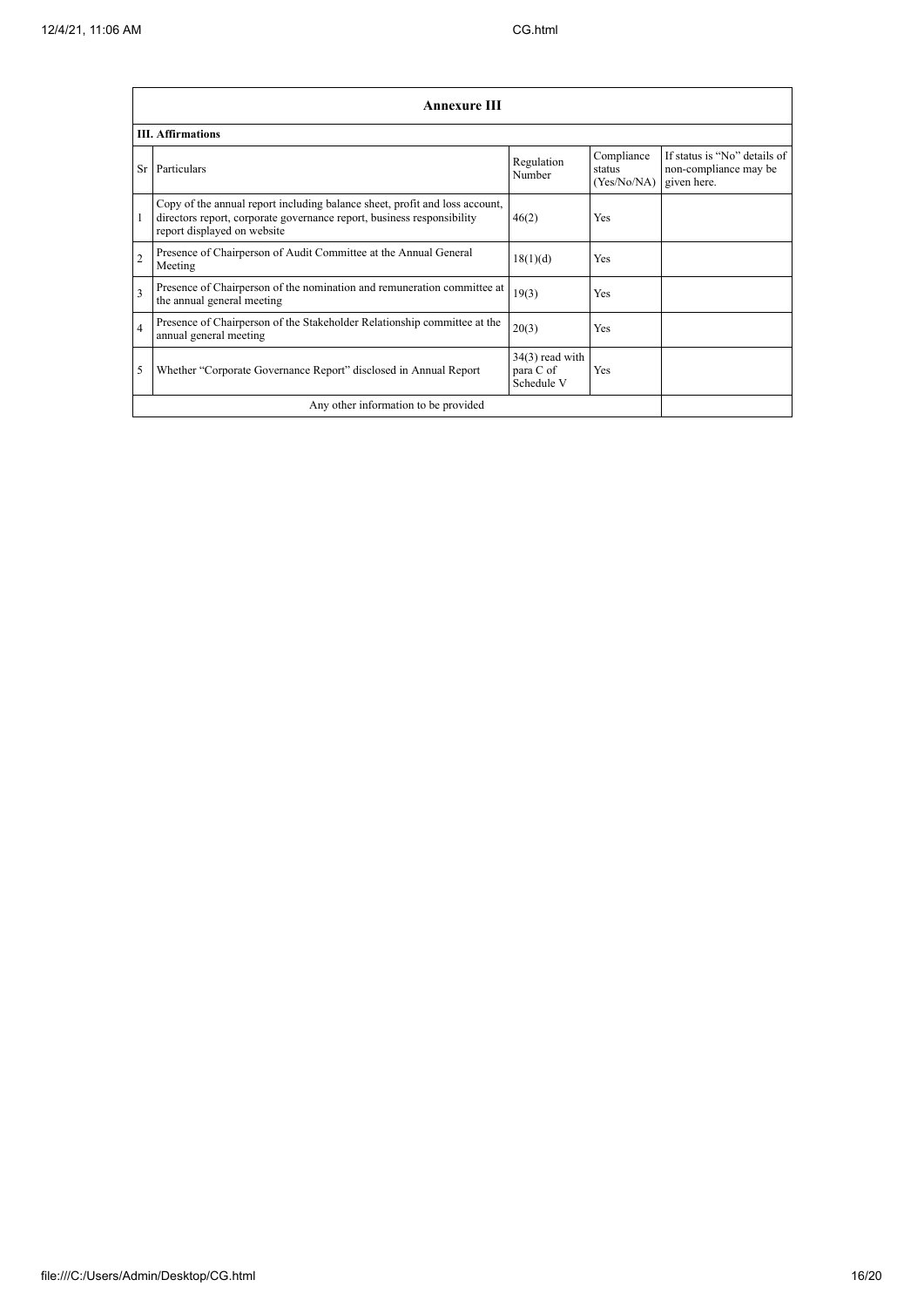| Annexure III |                   |                                          |  |
|--------------|-------------------|------------------------------------------|--|
|              | Name of signatory | Rujvi Paras Shah                         |  |
|              | Designation       | Company Secretary and Compliance Officer |  |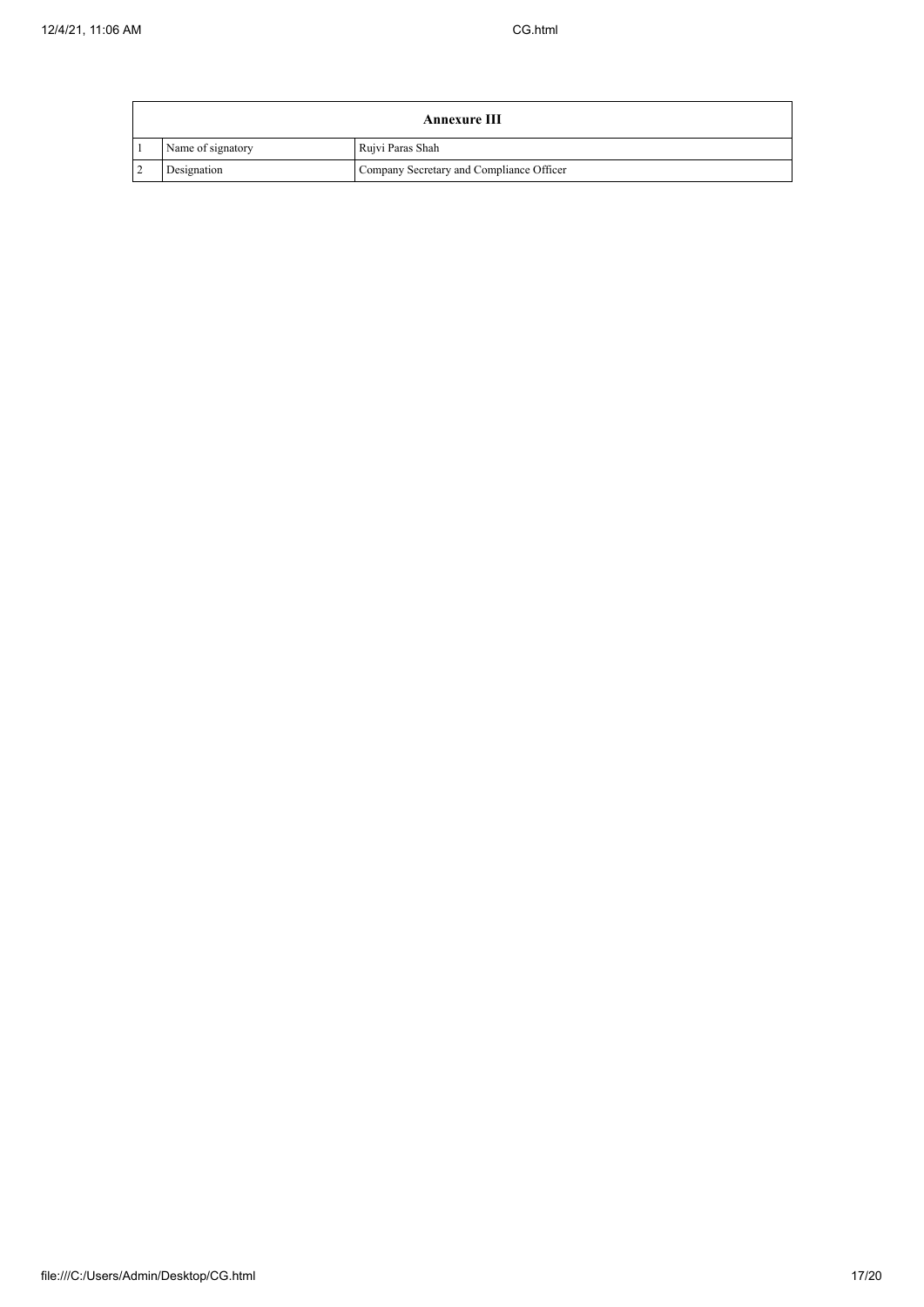| <b>Additional Half yearly Disclosure</b>                                                                                                                                                                                                                                                                                                                                                                                                |                                                |                                                                       |                                                                                                 |
|-----------------------------------------------------------------------------------------------------------------------------------------------------------------------------------------------------------------------------------------------------------------------------------------------------------------------------------------------------------------------------------------------------------------------------------------|------------------------------------------------|-----------------------------------------------------------------------|-------------------------------------------------------------------------------------------------|
| Applicability of disclosure                                                                                                                                                                                                                                                                                                                                                                                                             | Applicable                                     |                                                                       |                                                                                                 |
| Reason for Non Applicability                                                                                                                                                                                                                                                                                                                                                                                                            | Textual Information(1)                         |                                                                       |                                                                                                 |
| I. Disclosure of Loans/ guarantees/comfort letters /securities etc.refer note below                                                                                                                                                                                                                                                                                                                                                     |                                                |                                                                       |                                                                                                 |
| (A) Any loan or any other form of debt advanced by the listed entity directly or indirectly to                                                                                                                                                                                                                                                                                                                                          |                                                |                                                                       |                                                                                                 |
| Entity                                                                                                                                                                                                                                                                                                                                                                                                                                  | Aggregate amount advanced during six<br>months | Balance<br>outstanding<br>at the end of<br>six months                 |                                                                                                 |
| Promoter or any other entity controlled by them                                                                                                                                                                                                                                                                                                                                                                                         | $\mathbf{0}$                                   | $\mathbf{0}$                                                          |                                                                                                 |
| Promoter Group or any other entity controlled by them                                                                                                                                                                                                                                                                                                                                                                                   | 1768505                                        | 3545835                                                               |                                                                                                 |
| Directors (including relatives) or any other entity controlled<br>by them                                                                                                                                                                                                                                                                                                                                                               | $\theta$                                       | $\mathbf{0}$                                                          |                                                                                                 |
| KMPs or any other entity controlled by them                                                                                                                                                                                                                                                                                                                                                                                             | $\mathbf{0}$                                   | $\mathbf{0}$                                                          |                                                                                                 |
| (B) Any guarantee / comfort letter (by whatever name called) provided by the listed entity directly or<br>indirectly, in connection with any loan(s) or any other form of debt availed By<br>Entity                                                                                                                                                                                                                                     | Type (guarantee, comfort letter etc.)          | Aggregate<br>amount of<br>issuance<br>during six<br>months            | Balance<br>outstanding at the<br>end of six<br>months(taking into<br>account any<br>invocation) |
| Promoter or any other entity controlled by them                                                                                                                                                                                                                                                                                                                                                                                         | NA                                             | $\mathbf{0}$                                                          | $\mathbf{0}$                                                                                    |
| Promoter Group or any other entity controlled by them                                                                                                                                                                                                                                                                                                                                                                                   | <b>NA</b>                                      | $\mathbf{0}$                                                          | $\mathbf{0}$                                                                                    |
| Directors (including relatives) or any other entity controlled<br>by them                                                                                                                                                                                                                                                                                                                                                               | NA                                             | $\mathbf{0}$                                                          | $\boldsymbol{0}$                                                                                |
| KMPs or any other entity controlled by them                                                                                                                                                                                                                                                                                                                                                                                             | NA                                             | $\mathbf{0}$                                                          | $\boldsymbol{0}$                                                                                |
| (C) Any security provided by the listed entity directly or indirectly, in connection with any loan(s) or any<br>other form of debt availed by                                                                                                                                                                                                                                                                                           |                                                |                                                                       |                                                                                                 |
| Entity                                                                                                                                                                                                                                                                                                                                                                                                                                  | Type of security (cash, shares etc.)           | Aggregate<br>value of<br>security<br>provided<br>during six<br>months | Balance<br>outstanding at the<br>end of six months                                              |
| Promoter or any other entity controlled by them                                                                                                                                                                                                                                                                                                                                                                                         | NA                                             | $\bf{0}$                                                              | $\boldsymbol{0}$                                                                                |
| Promoter Group or any other entity controlled by them                                                                                                                                                                                                                                                                                                                                                                                   | NA                                             | $\boldsymbol{0}$                                                      | $\boldsymbol{0}$                                                                                |
| Directors (including relatives) or any other entity controlled<br>by them                                                                                                                                                                                                                                                                                                                                                               | NA                                             | 0                                                                     | 0                                                                                               |
| KMPs or any other entity controlled by them                                                                                                                                                                                                                                                                                                                                                                                             | NA                                             | $\boldsymbol{0}$                                                      | $\overline{0}$                                                                                  |
| (D) Additional Information                                                                                                                                                                                                                                                                                                                                                                                                              |                                                |                                                                       | Textual<br>Information $(2)$                                                                    |
| <b>II. Affirmations</b>                                                                                                                                                                                                                                                                                                                                                                                                                 |                                                |                                                                       |                                                                                                 |
| Affirmations                                                                                                                                                                                                                                                                                                                                                                                                                            |                                                |                                                                       | Company Remarks                                                                                 |
| All loans (or other form of debt), guarantees, comfort letters (by whatever name called) or securities in<br>connection with any loan(s) (or other form of debt) given directly or indirectly by the listed entity to<br>promoter(s), promoter group, director(s) (including their relatives), key managerial personnel<br>(including their relatives) or any entity controlled by them are in the economic interest of the<br>company. |                                                |                                                                       | Textual<br>Information $(3)$                                                                    |
| Name                                                                                                                                                                                                                                                                                                                                                                                                                                    | Ankit Soni                                     |                                                                       |                                                                                                 |
| Designation                                                                                                                                                                                                                                                                                                                                                                                                                             | <b>CFO</b>                                     |                                                                       |                                                                                                 |
| Place                                                                                                                                                                                                                                                                                                                                                                                                                                   | Ahmedabad                                      |                                                                       |                                                                                                 |
| Date                                                                                                                                                                                                                                                                                                                                                                                                                                    | 21-10-2021                                     |                                                                       |                                                                                                 |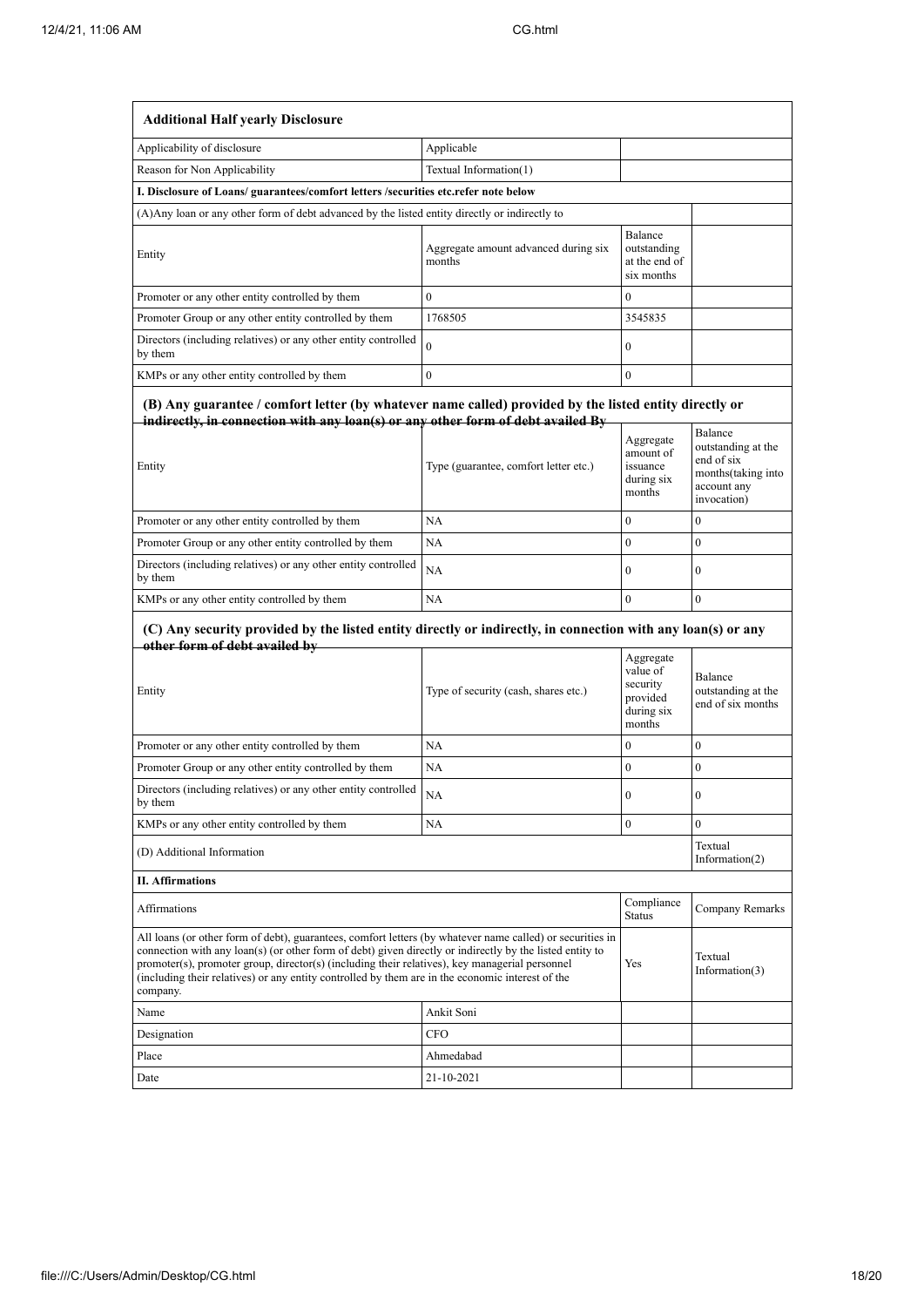| <b>Signatory Details</b> |                                          |
|--------------------------|------------------------------------------|
| Name of signatory        | Rujvi Paras Shah                         |
| Designation of person    | Company Secretary and Compliance Officer |
| Place                    | Ahmedabad                                |
| Date                     | 21-10-2021                               |